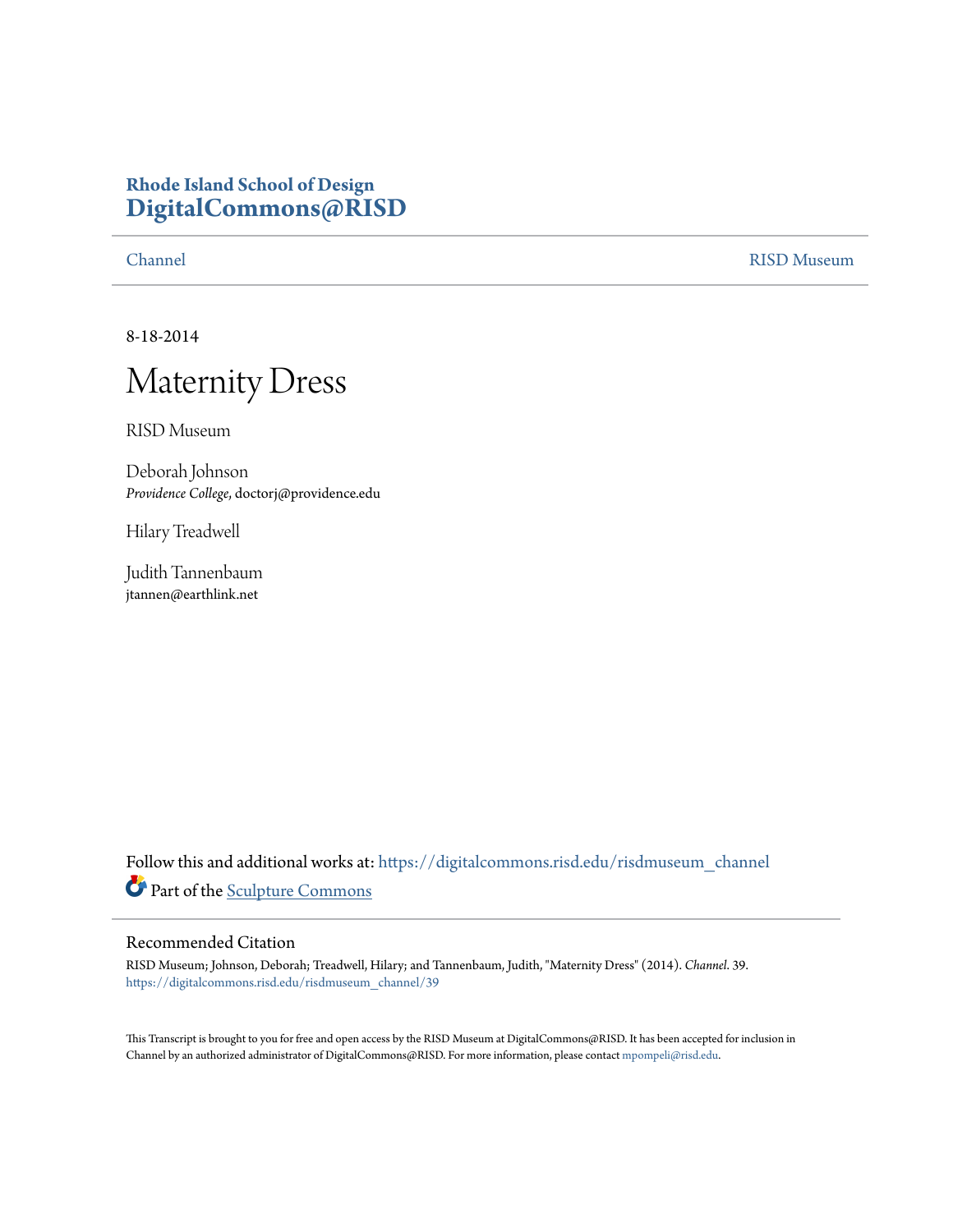My name is Deborah Johnson. I am a professor of art history, women's studies, and black studies at Providence College. I'm talking about Mimi Smith's *Maternity Dress* of 1966. We should begin our discussion with a statement that may seem both obvious and not obvious. That is that this is not a dress. This is in fact a sculpture. Smith herself has said the following about these dresses, which are in fact sculptures:

"I believed that women knew how to look at clothes, and that if I made sculpture in the form of clothing, I could say something about events and concerns in my life as a young woman, and communicate the shared experience of being female in society."

Straight out of the starting gate, that's one of the most exciting things about this piece that it addresses certainly her personal concerns as a woman, but especially it introduces iconography subject matter particular to women.

Smith herself said she really didn't know the word nor had particular respect for that political movement of feminism until the 70s, but she clearly is showing here a feminist consciousness.

The personal is the political, especially in feminism. It very much is about the shift in attitudes that Smith is exploring – that we would later call feminist – toward pregnancy.

We have the metaphor of the transparent dome implying that at least on a personal level, the mother can see into her own skin and womb, and reveal the mystery of who and what her child is.

The dome on this dress not only does not conceal in any way, but it draws attention to all of those issues in women's lives; pregnancy, but also the embarrassment that sometimes accompanies issues of female sexuality. It draws attention to it and celebrates it in a way that has much to do with the direction in which feminist art begins to go in the late 60s and early 70s.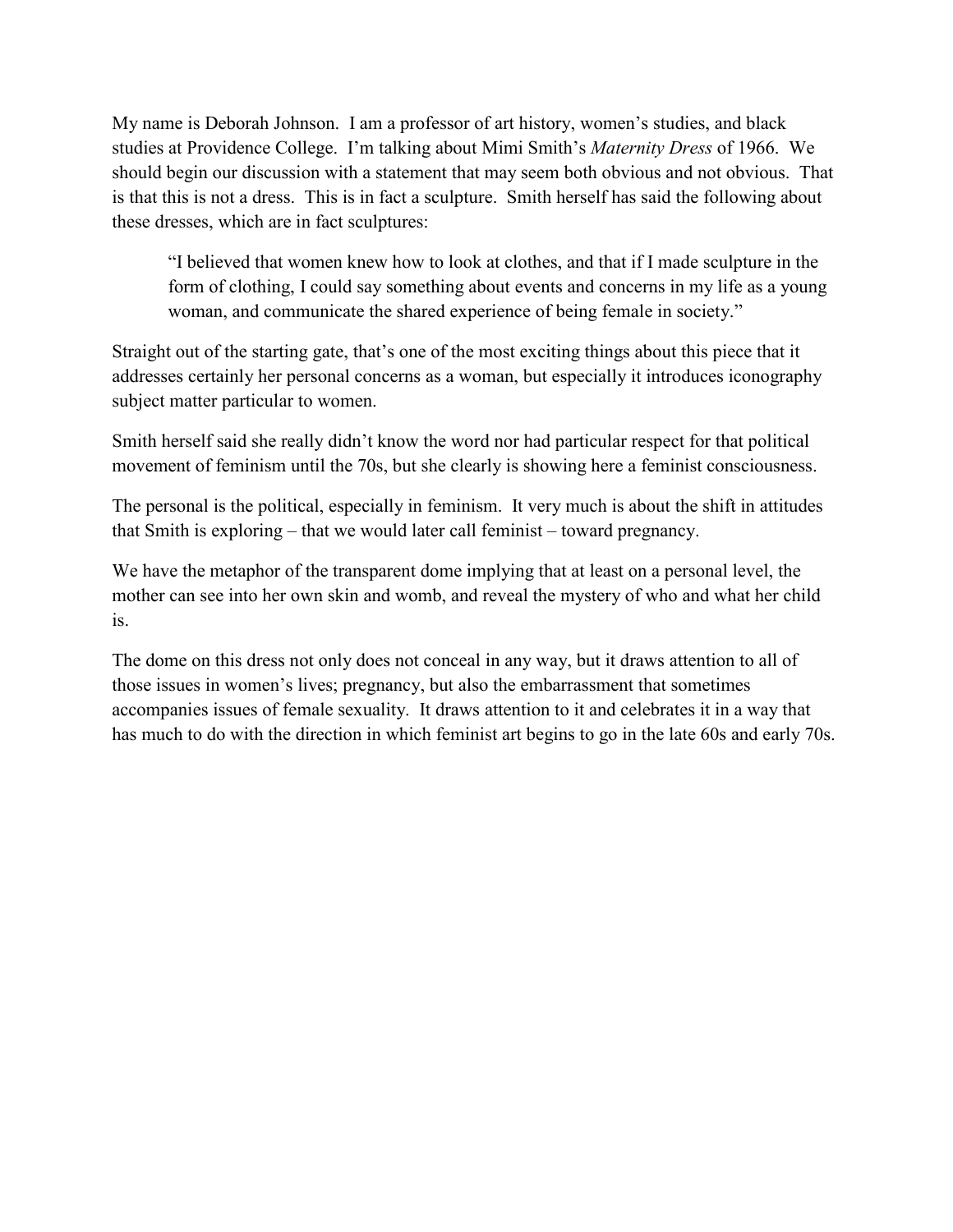My name is Hilary Treadwell, and I'm an artist and designer living in Providence, Rhode Island. I also work as a birth doula, which is someone who accompanies women while they have their babies. And I am here today with Mimi Smith's *Maternity Dress*, which she made in 1966.

When I first looked at the dress, I can imagine a pregnant belly filling it, or a belly growing into it. It's a very sort of perfect circle, which some pregnant women have when they carry a baby and, everyone's a different shape, but it's definitely a very caricatured sort of circle. But also, the idea of a woman wearing this—it doesn't seem like the most comfortable dress. So it also seems like a cartoonish sort of version of a pregnant housewife of the era.

I really can't think of very many representations of pregnancy at all in art. I mean, there's, you know, hundreds of years of the Virgin Mary with her son, but not about her as a pregnant person. And the female nude is always, a sort of beautiful or sexual or elegant female nude. So, to me, this is really interesting because it's putting out in art this pregnant belly.

So I do think Mimi Smith addresses all of that sort of hush-hush about pregnancy and about women and their bodies. In this way, that comes across as this sort of funny, whimsical object.